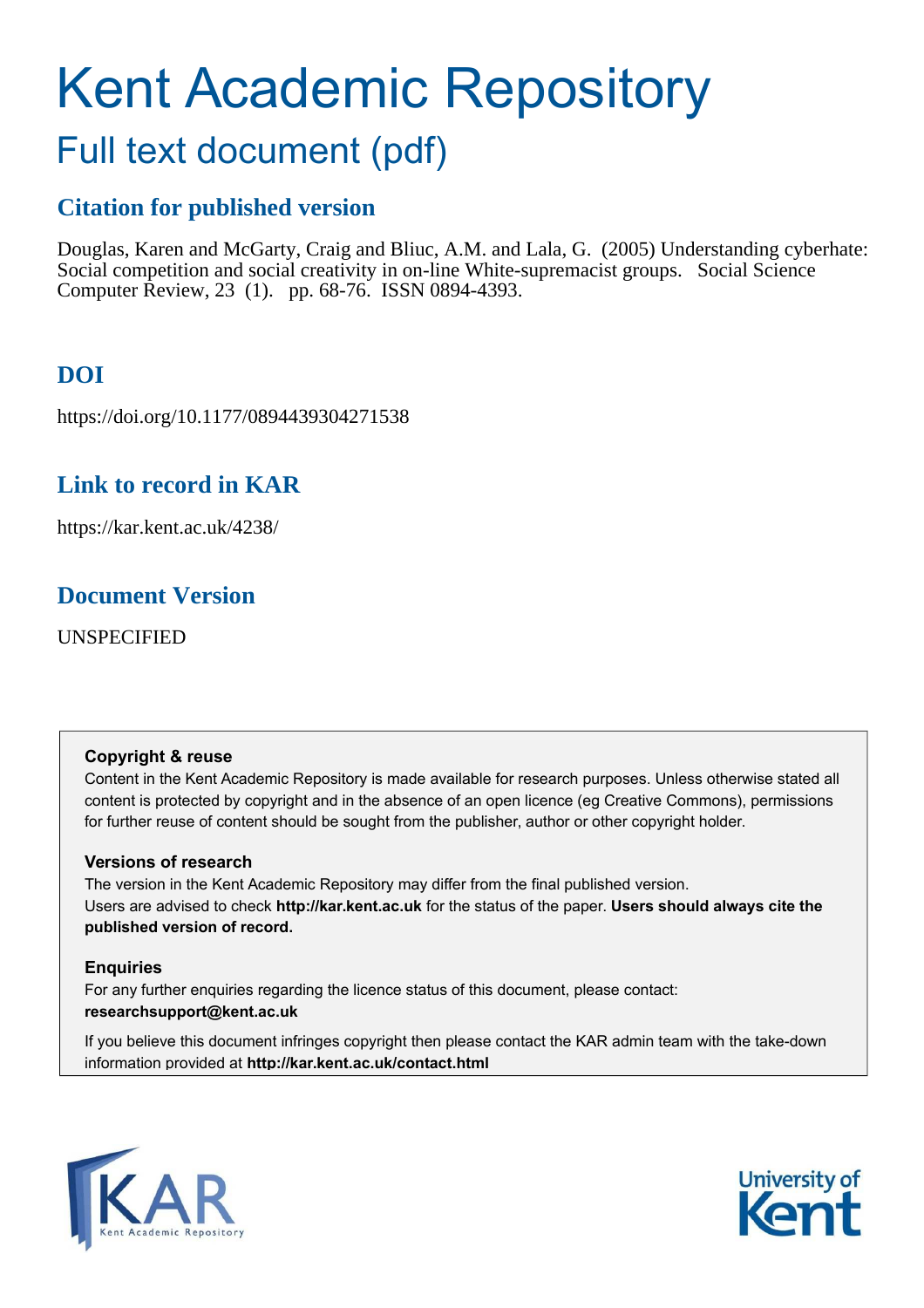#### Running Head: UNDERSTANDING CYBERHATE

Understanding cyberhate: Social competition and social creativity in

on-line White-supremacist groups.

Karen M. Douglas

Keele University

Craig McGarty Ana-Maria Bliuc Girish Lala

Australian National University

Douglas, K.M., McGarty, C., Bliuc, A.M., & Lala, G. (2005). Understanding cyberhate: Social competition and social creativity in on-line White-supremacist groups. *Social Science Computer Review, 23*, 68-76.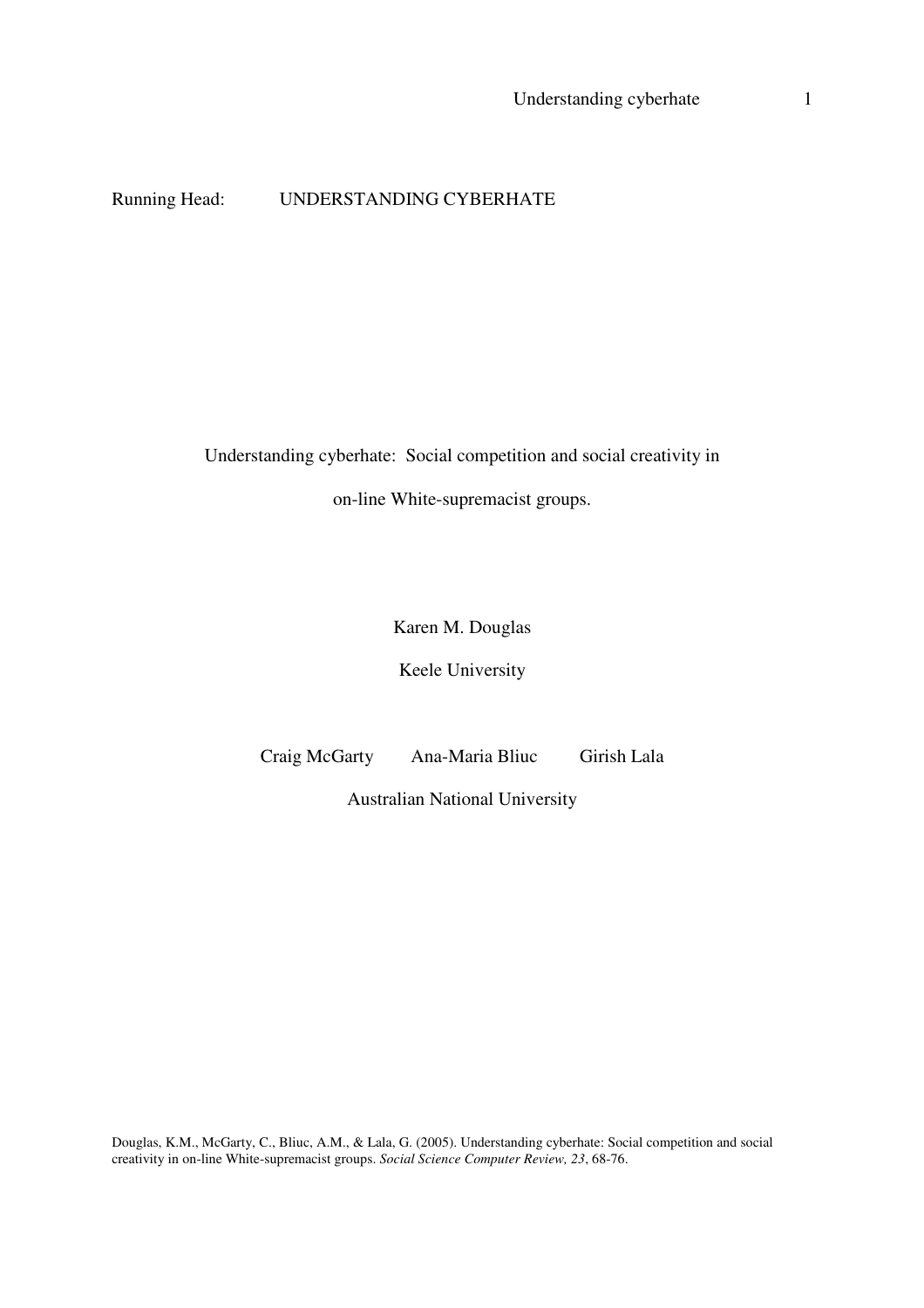#### Abstract

This study investigated the self-enhancement strategies used by on-line White-supremacist groups. In accordance with social identity theory, we proposed that White-supremacist groups, in perceiving Whites as a high-status, impermeable group under threat from outgroups, should advocate higher levels of social conflict than they would exhibit social creativity strategies. We also expected levels of advocated violence to be lower than social conflict and social creativity due to legal constraints on content imposed by law. An analysis of 43 White-supremacist web-sites revealed that, as expected, levels of social creativity and social conflict were significantly greater than levels of advocated violence. However, contrary to predictions the web-sites exhibited social creativity to a greater extent than social conflict. The difference between social creativity and social competition strategies was not moderated by identifiability. Results are discussed with reference to legal impediments to overt hostility in on-line groups and the purpose of socially creative communication.

Keywords: cyberhate, social competition, conflict, violence, social creativity, White-supremacists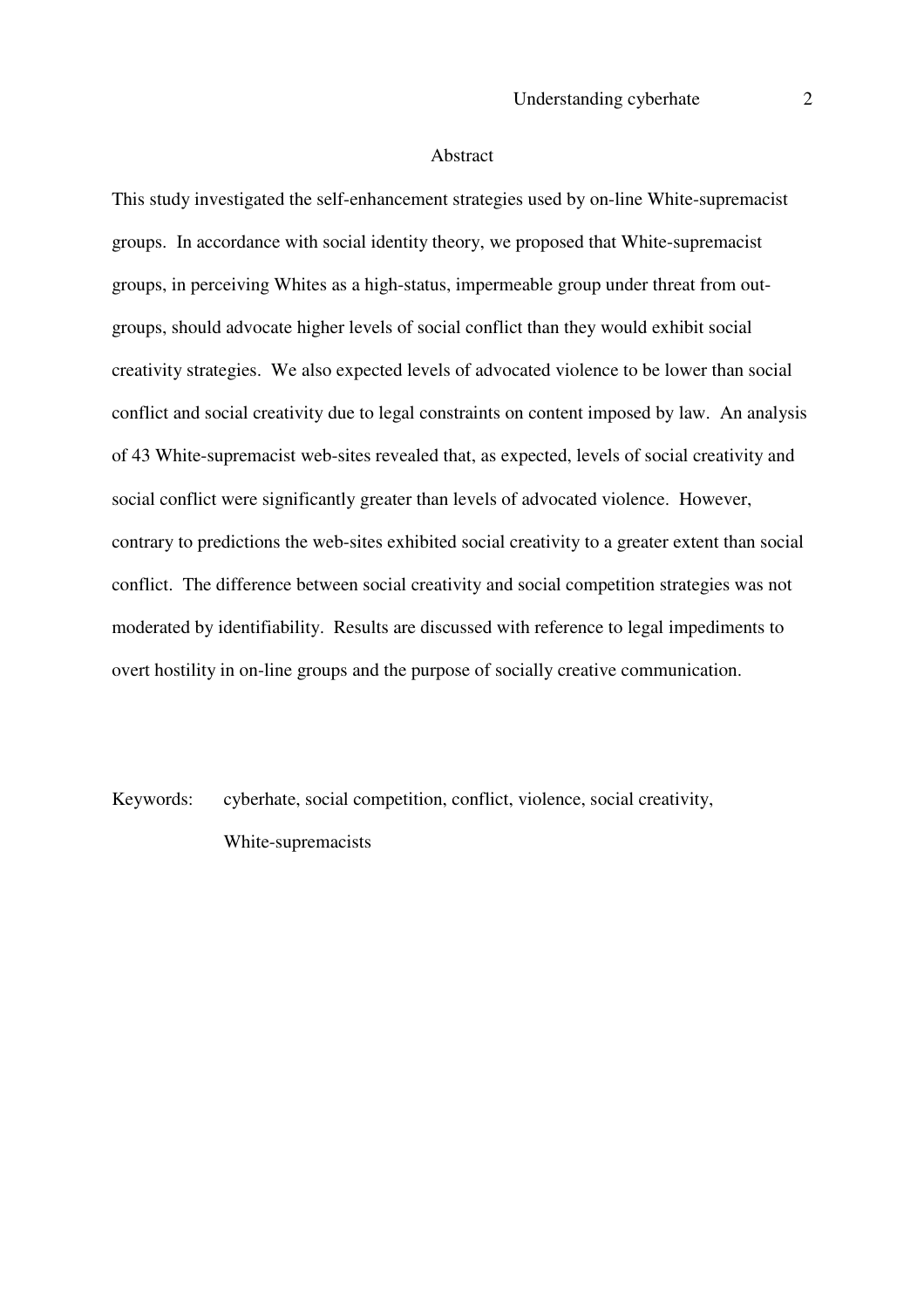Understanding cyberhate: Social competition and social creativity in on-line White-supremacist groups.

 Increasingly, hate groups have used the Internet to express their viewpoints, sell their products, and recruit new members (Lee & Leets, 2002; Levin, 2002). This phenomenon called *cyberhate* has taken the form of hatred against particular social groups such as gays and lesbians (McKenna & Bargh, 1998), and advocacy of 'terrorism' (e.g., Ballard, Hornik, & McKenzie, 2002; Stanton, 2002). However, the most common example of cyberhate is racial hatred as can be seen in the case of White supremacists in the USA (Beckles, 1997; Leets, 2001; Zickmund, 1997). Cyberhate of this kind is abundant on the Internet, and Black Americans are the primary target (e.g., Beckles, 1997). These racially motivated hate groups are the focus of the present study.

 Whilst free speech on the Internet is generally protected in the United States of America by the First Amendment to the Constitution, theorists argue that hate rhetoric and hate speech may lie at the border of protection when its long-term and indirect effects are considered (Leets, 2001; Levin, 2002; Zickmund, 1997). In particular, overt hostility and advocacy of violence are considered dangerous and unacceptable, and legal action may be taken against web administrators who allow this sort of activity. However, cyberhate, especially in the form of White-supremacist sites is frequently seen to be a strong presence on the Internet (Gerstenfeld, Grant & Chiang, 2003). Despite legal impediments, White supremacists continue their drive to recruit new members, spread their views, and sell their merchandise. To do so successfully these groups must position themselves as legitimate and effective exponents of their cause. It therefore becomes important to consider the strategies that White-supremacist groups use that enable them to maintain and enhance their position relative to others.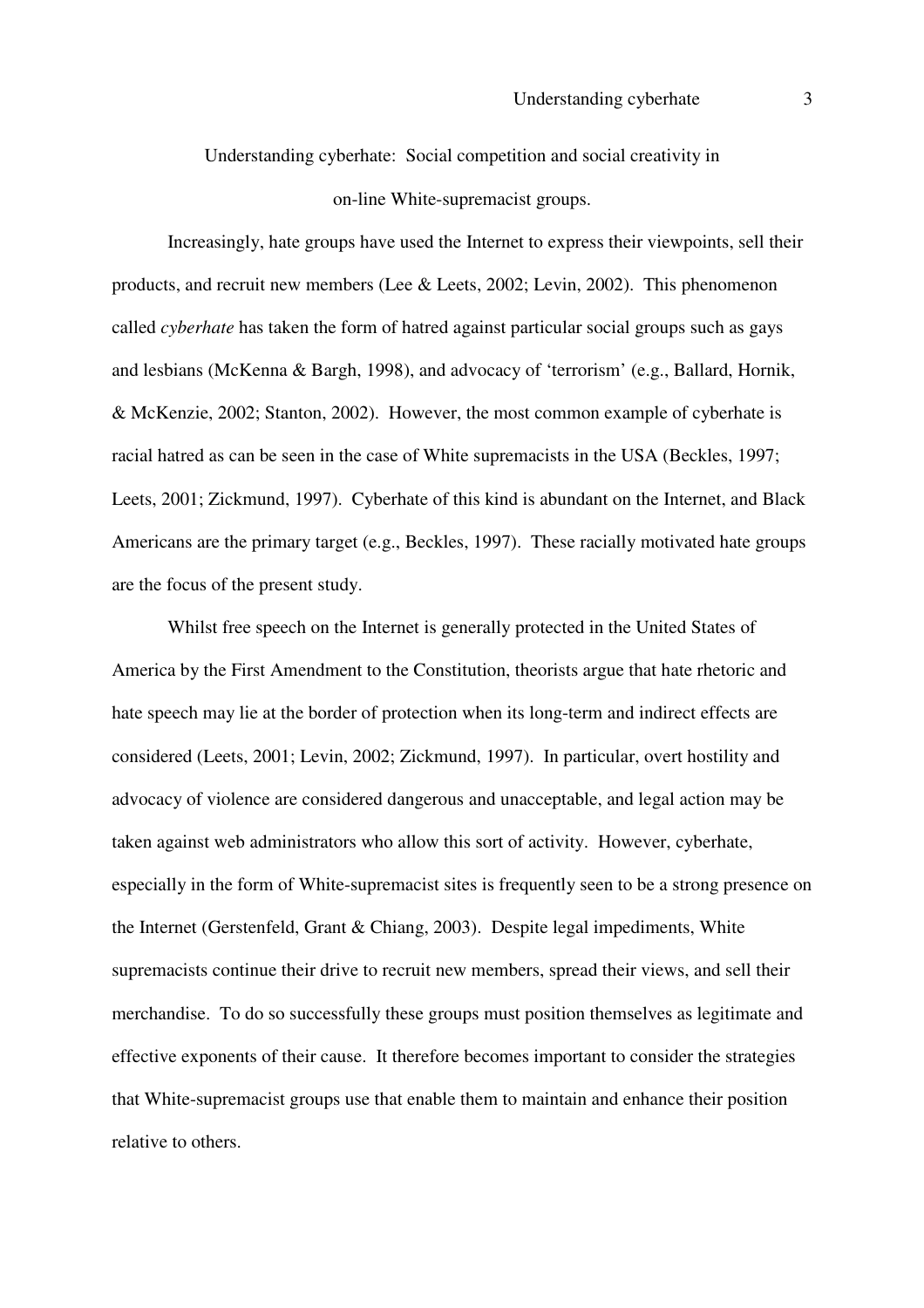Social identity theory (SIT: Tajfel & Turner, 1979; see also Haslam, 2001) provides a useful framework to examine this issue. SIT proposes that groups in general can adopt different strategies for self-enhancement and to achieve self-distinctiveness from other groups, depending on their status, the permeability of group boundaries (i.e., the extent to which people are able to move freely between groups), and the security of relations between groups. For example, in low-status groups where members perceive that group boundaries are permeable, individual group members are likely to adopt a *social mobility belief system* and attempt to leave their group to increase their own personal status. The belief in social mobility is a strong aspect of Western democracies where people aim to 'shed' their membership as a low status group member and attempt to gain membership in the high-status group (Hogg  $& Vaughan, 2002$ ). It is important to note, however, that social mobility strategies are, for the most part, only available to those groups where identity is achieved rather than ascribed.

When group boundaries are seen as impermeable, an example of which is the caste system in India, group members' goals shift from maintaining positive individual identity or one's own personal status, to enhancing (for low-status groups) or maintaining (for highstatus groups) the position of the group relative to the out-group or out-groups. SIT posits that two strategies are used by groups who adopt this *social change belief system* (Tajfel & Turner, 1979)*.* First, groups can adopt socially *competitive* strategies such as conflict, open hostility and antagonism. Examples of such activities are political action, protests, revolutions, and war where groups directly challenge the out-group (e.g., Milgram & Toch, 1969; Reicher, 2001; Tyler & Smith, 1998).

Second, groups can adopt socially *creative* strategies in order to maintain positive social identity and enhance group distinctiveness (Tajfel & Turner, 1979). In this context, 'creative' does not carry any positive connotations. It simply means that groups will engage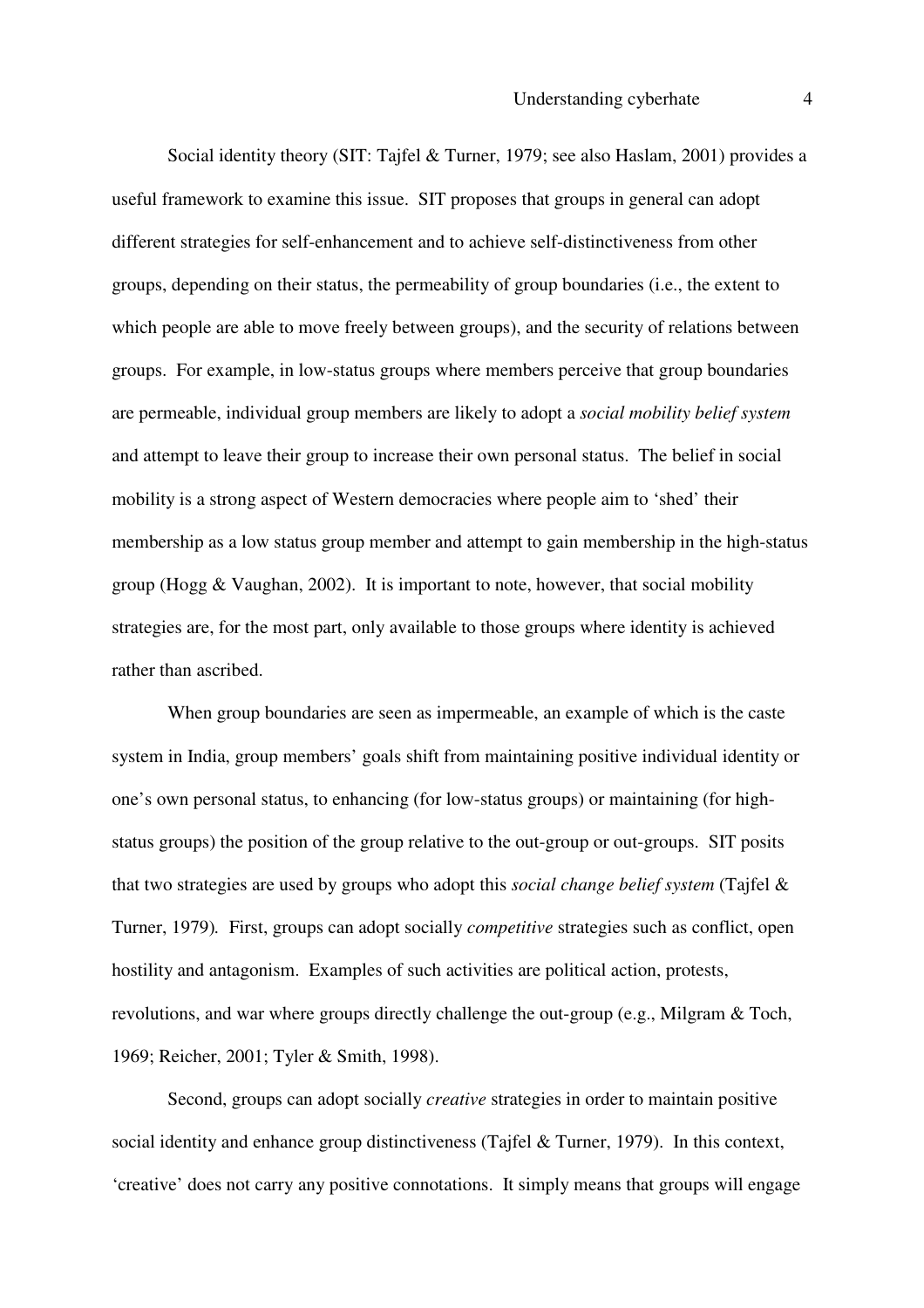in inter-group comparisons on unorthodox dimensions that tend to favour their own group. For example, Lemaine (1974) engaged children in a competition to build the best hut. However, some children were given inappropriate materials and could not possibly win the competition. Lemaine found that those children emphasised their achievements on other dimensions such as how good a garden they had made. Also, groups can engage in strategies that create new dimensions of comparison with the out-group, or indeed compare themselves with another out-group (Haslam, 2001). Socially creative strategies have the effect of redefining the position of the group without directly challenging the out-group (for low-status groups) or by indirectly reinforcing the out-groups inferiority (for high-status groups).

White-supremacist groups can therefore either adopt social competition or social creativity strategies to maintain and enhance their position relative to their target out-group. According to Haslam (2001)'s recent interpretation of SIT, the extent to which they should adopt these strategies depends on the security of Whites as the dominant group, and threat from the out-group. According to Haslam, when status is secure, groups are likely to display magnanimity towards the out-group, or display covert discrimination. However, according to White supremacists the position of Whites as the dominant group is insecure (Green, Abelson & Garnett, 1999). Haslam's (2001) reading of SIT proposes that under these conditions, social creativity strategies are more likely to take the form of 'supremacist ideologizing' which attempt to justify the group's superiority over the out-group. This includes overt racism. However, threat from the out-group is said to make competitive strategies such as overt aggression and hostility more likely. As Haslam (2001) states: "Even more aggressively, members of a high-status group who feel their relative advantage is under threat may band together to resist change" (p. 40). This resistance to change is much more likely to involve social conflict than creativity, because it sets the high-status group against the out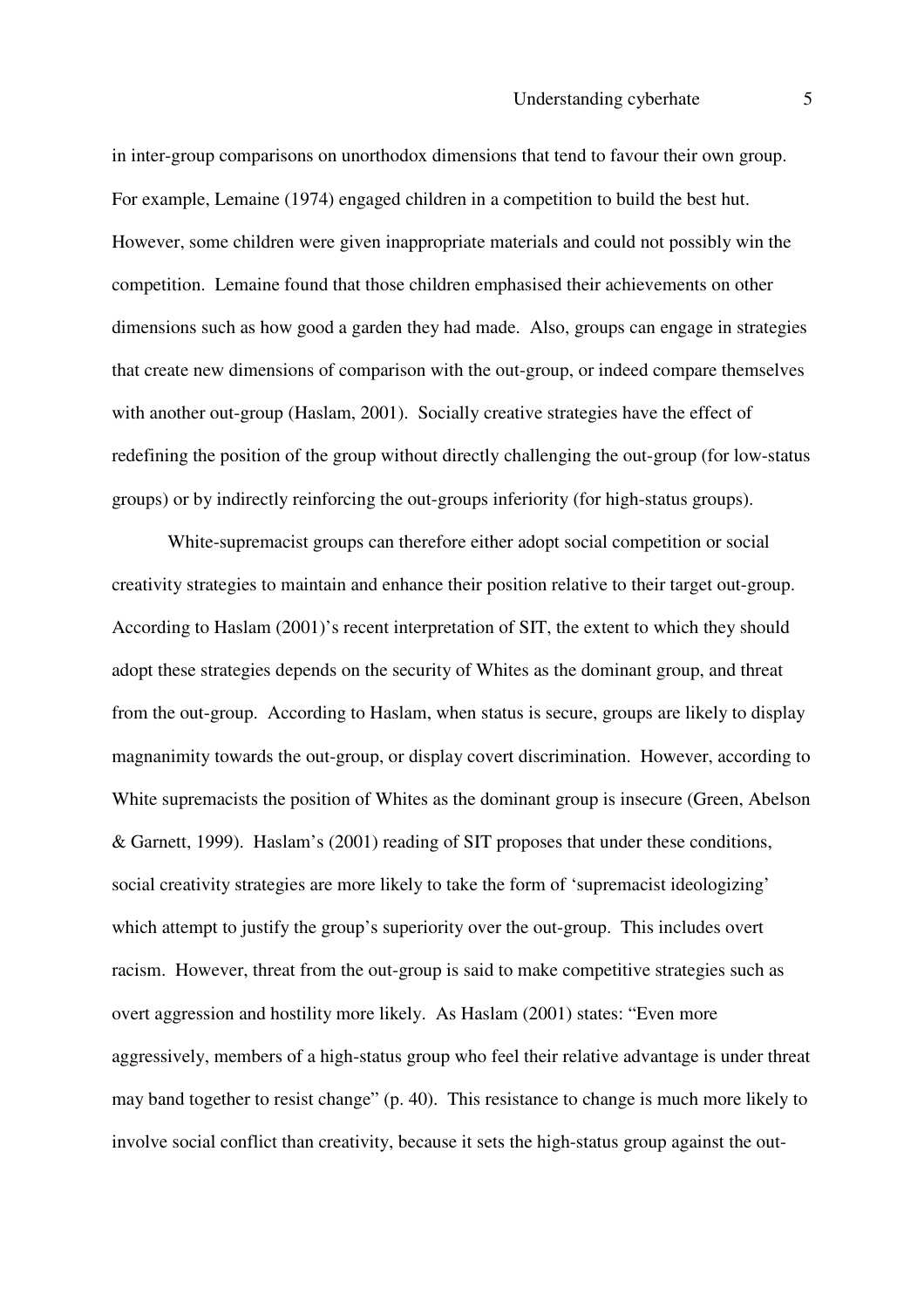group and directly challenges the out-group instead of accepting the status quo or avoiding confrontation.

From Haslam's (2001) reading of SIT, we might therefore predict that on-line Whitesupremacist groups would engage in more social competition strategies than social creativity strategies. Their insecure and threatened position as a self-perceived high-status group makes it likely that they will adopt competitive strategies such as conflict and violence, in order to maintain the status quo and promote their group as superior to the out-group. However, as already mentioned, Haslam's conceptualization of SIT also predicts social creativity under these circumstances. The key question for us then is what is the balance between these two strategies? Given that White supremacists are popularly described as 'hate' groups, we would expect that the level of advocated conflict would be higher than the level of exhibited social creativity, but that both of these would be higher than the level of advocated violence due to the constraints imposed by the law.

 Based on the research of Douglas and McGarty (2001, 2002) we also aimed to investigate the role of identifiability in the display of social competition and social creativity strategies in on-line White-supremacist groups. Contrary to previous research (e.g., Dyer, Green, Pitts & Millward, 1995; Kiesler, Siegel & McGuire, 1984; Siegel, Dubrovsky, Kiesler & McGuire, 1986; Sproull & Kiesler, 1986, 1991), Douglas and McGarty found that hostile flaming communication on the Internet was dependent on communicative context, and not simply a uniform feature of computer-mediated communication. It was found that communicators stereotyped out-group White supremacist targets more under conditions of identifiability to a like-minded in-group audience than under conditions of anonymity, or identifiability to an out-group audience. This supported hypotheses derived from the social identity model of deindividuation effects that people communicate strategically depending on their identifiability, and their audience (SIDE: Reicher, Spears & Postmes, 1995; see also Lea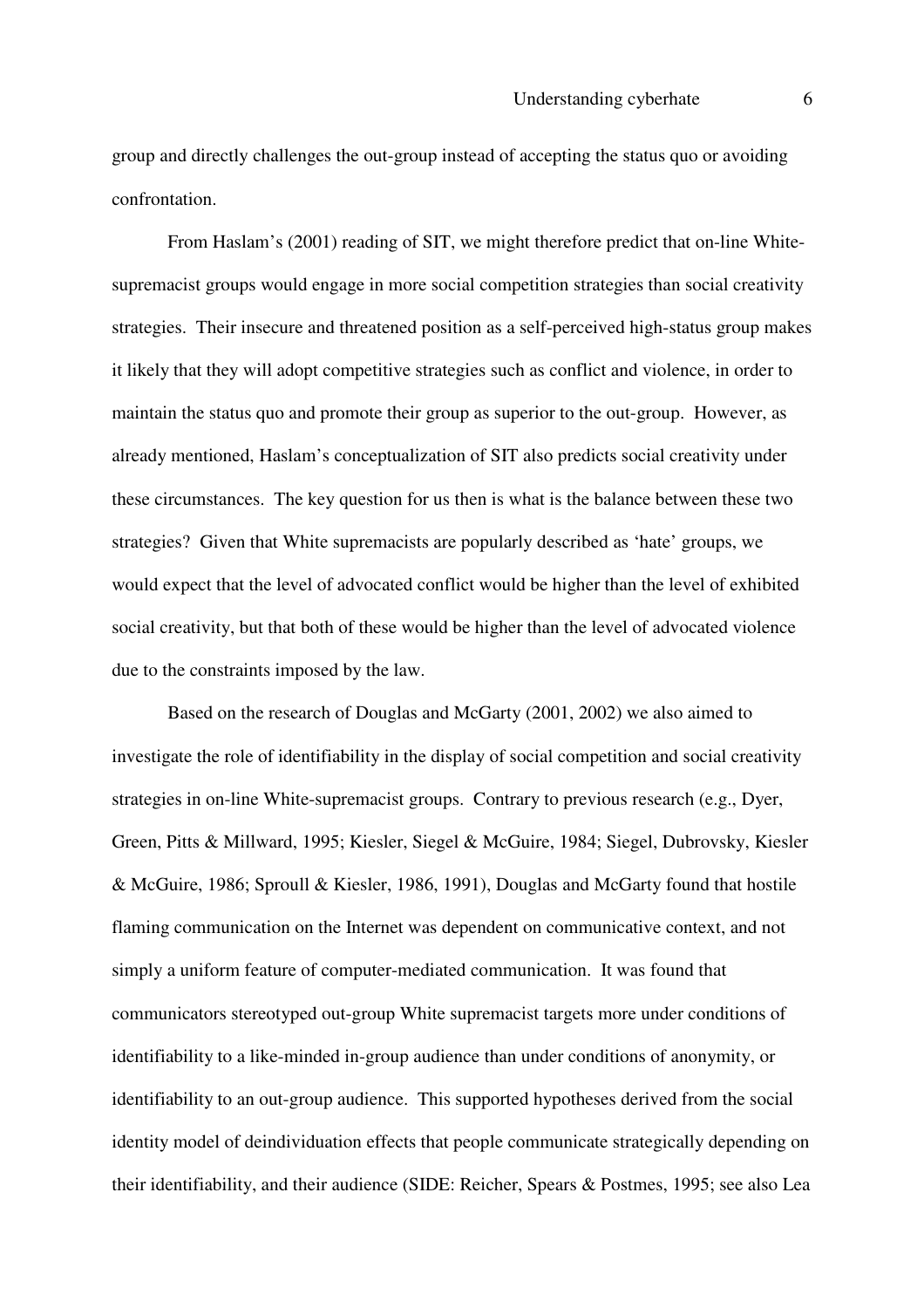& Spears, 1991; Postmes, Spears & Lea, 1998; Reicher & Levine, 1994 a, b; Reicher, Levine & Gordijn, 1998; Spears & Lea, 1994, 1998). Therefore, although it is impossible to know who the White-supremacist writers perceive their audience to be, it is worth exploring whether the display of social competition versus social creativity strategies varies as a function of identifiability. Examining this possibility formed the second part of this research.

In this research, we sampled a number of White-supremacist web-sites based in the USA and analysed their content according to a number of dimensions including identifiability, and rated them for perceived levels of social competition (advocated violence and advocated conflict) and exhibited social creativity.

#### Method

#### *Sampling White-supremacist sites*

 A list of potential web-sites were obtained from the 2000 edition of The Hate Directory (http://www.bcpl.net/~rfrankli/hatedir.htm). The Hate Directory provides links to a large number of hate-related material on the Internet including web-sites, file archives, mailing lists, newsgroups, internet relay chats and electronic bulletin boards. Some of the web-sites identified by the directory are active, but the majority of links in the directory at any one time are no longer on-line. The Hate Directory includes sites that, in the opinion of the administrator: "advocate violence against, separation from, defamation of, deception about, or hostility toward others based upon race, religion, ethnicity, gender or sexual orientation." The directory also includes links to sites dedicated to combating hate on the Internet. Forty-nine hate web-sites were identified to satisfy our criteria for inclusion in the study, in that they were administered by White-supremacist groups based in the USA. Of these, six were no longer on-line, bringing our final sample of web-sites to 43. We excluded music, merchandising sites or sites that merely echoed other sites' contents without incorporating the site owners' opinions about their validity. We also excluded Holocaust denial sites, sites that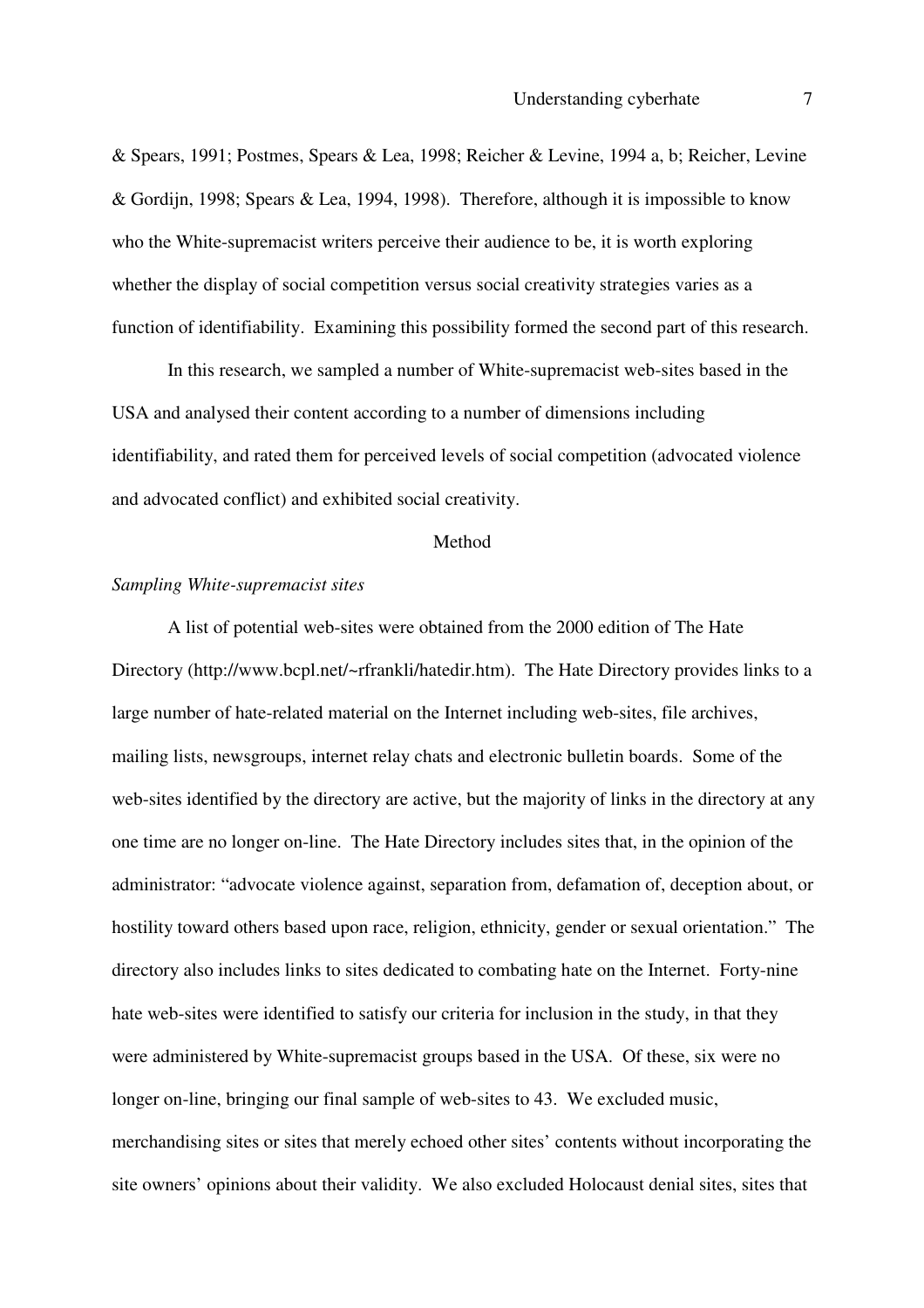were primarily devoted to other issues (e.g., anti-gay sites) or which contained clear indications that they were actually run by people outside the USA. Our dataset therefore represents a snapshot of the population of active White-supremacist sites in late 2000. Not all sites that we surveyed are still active.

#### *Coding*

Two coders independently rated the content of the web-sites. Where a charter or statement of beliefs was included specifically, this was coded exclusively. Otherwise, the pages were checked for statements of beliefs about relations between 'Whites' and the outgroup targets (primarily African Americans and Jews). Only those statements that could be strictly classed as being attributed to the owners of the sites were coded. Music, images, articles by people who were not identified as operators of the site, and links to other sites were excluded.

 The web-sites were first coded for their use of social competition. This was based on two factors: advocacy of violence and advocacy of conflict in general. Advocacy of violence was defined as the extent to which the web-sites advocated violent strategies against the outgroup. A clear example of advocated violence was:

ACTIVE SELF-DEFENSE is the answer for the white race WORLDWIDE. ALL threats to our racial existence should be handled with ACTIVE SELF-DEFENSE! We can no longer sit back and watch our race being destroyed without taking ACTIVE SELF-DEFENSE! Our people MUST be awakened to the fact that we are at WAR for our very racial survival! If you are not with us - YOU are the ENEMY! If you are with us it's time to take part in ACTIVE SELF-DEFENSE of our race!

Two independent raters coded the degree of advocated violence for each site on a scale from 0 to 100, where 0 was 'unambiguous opposition to violence', 25 was 'vague opposition to violence', 50 was 'neutral about violence', 75 was 'implicitly endorsing violence or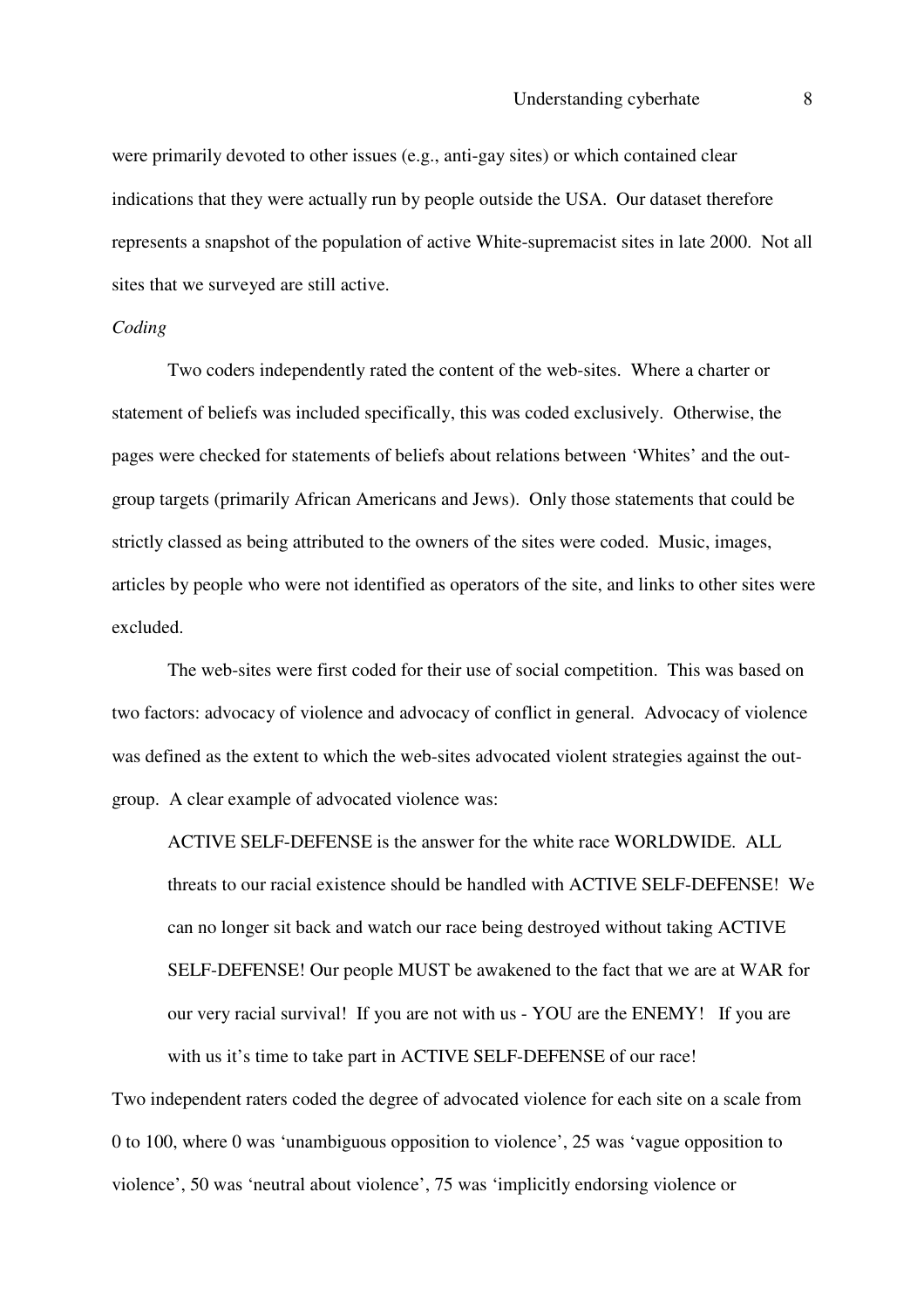suggesting that violence might be an understandable response', and 90+ indicated 'explicit and strong advocacy of violence'. Inter-rater reliability was acceptable at  $r = .87$  and the mean difference between raters was 1.86, indicating that means were valid within that dimension.

Clearly, violence is a strategy for social competition but other forms of conflict exist. Web-sites were also rated for advocated conflict (with or without advocacy of violence) by the same raters as before. This was defined as the extent to which the web-sites advocated conflict between the in-group and out-group. Conflict was coded on a scale from 0 to 100 where 0 was 'unambiguous opposition to conflict', 25 was 'vague opposition to conflict', 50 was 'neutral about conflict', 75 was 'implicitly endorsing conflict or suggesting that conflict might be an understandable response', and 90+ indicated 'explicit and strong advocacy of conflict'. An example of advocated conflict without strong advocacy of violence was as follows: "That all immigration should cease until all Americans are gainfully employed. Troops should be positioned at all borders to stop the flow of illegal aliens." Inter-rater reliability was again acceptable at *r* = .77 and the mean difference between raters was 2.79, again indicating high validity of means within that dimension.

The same two independent raters also coded the web-sites for evidence of social creativity strategies. We defined social creativity as the extent to which the web-site content showed evidence of strategies that redefine or alter the elements of the comparative situation (from Haslam, 2001). Here, we included statements in which groups compared themselves with the out-group on less orthodox dimensions that generally favour their own group. We also included statements where groups created new dimensions of comparison with the outgroup, or indeed made favourable comparisons with other out-groups. All statements were deemed to serve the purpose of altering the position of the group without direct hostility or competition towards the outgroup. An example of social creativity as coded here was: "No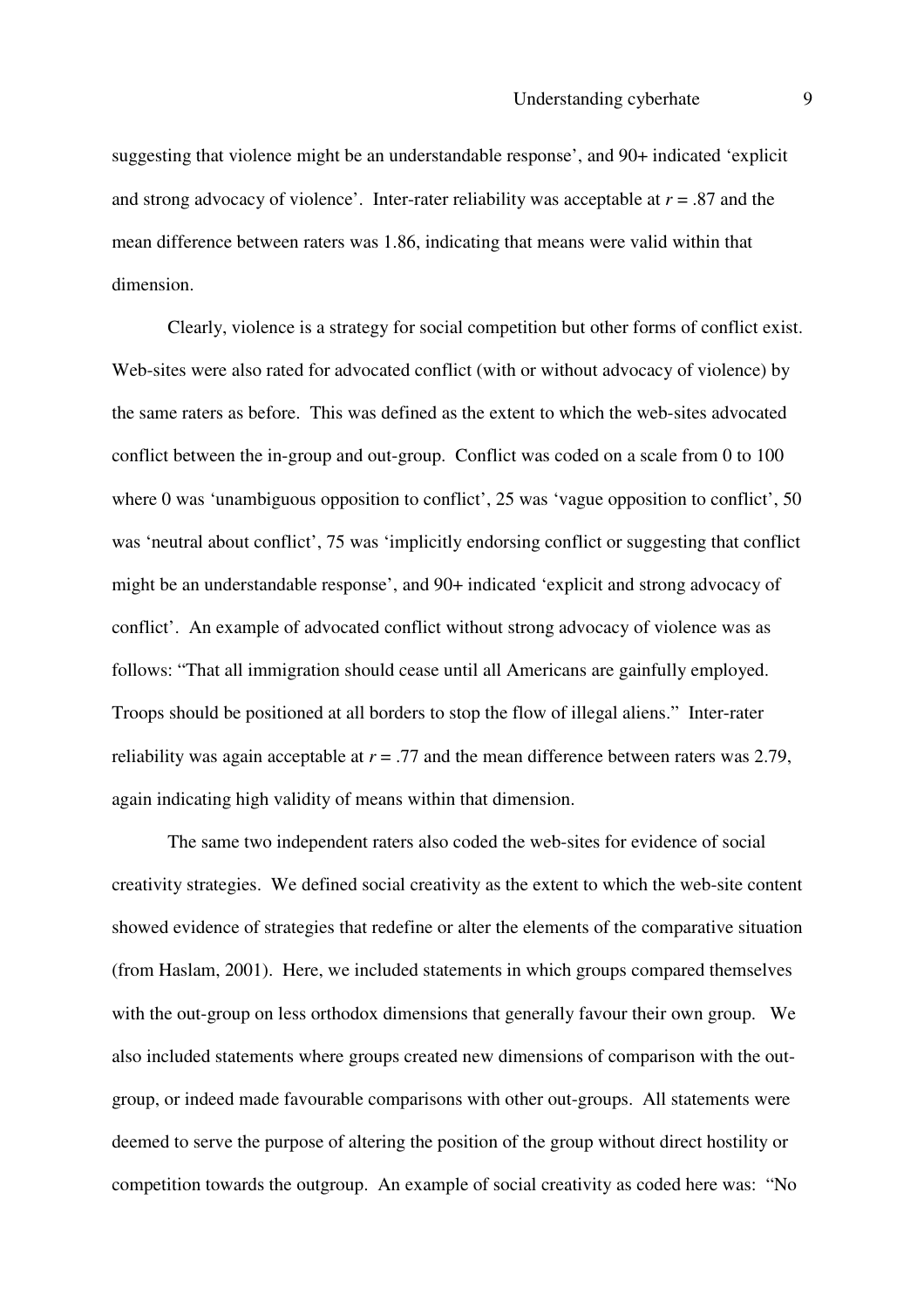one race or culture is "superior" to others, but they are all different. Racial integration threatens all Peoples. Humane efforts towards separation and self-determination are better for us than endless repression, tension, and racial violence."

 Social creativity was rated on a scale from 0 to 100, where 0 was 'total absence of social creativity', 25 was 'vague use or suggestions of social creativity, 50 was 'moderate use of social creativity', 75 was 'extensive use of social creativity or a small number of extreme arguments', and 90+ was 'highly detailed and extreme use of social creativity or high elaboration of arguments used to alter the comparative context'. Inter-rater reliability was acceptable at  $r = .81$  and the mean difference between raters was 4.07, indicating high validity of the construct.

We also coded whether the sites were anonymous or identifiable. We considered anonymous sites to be those that did not include a name or e-mail address, or that used an apparent pseudonym. These were the same criteria applied by Douglas and McGarty (2001, Study 1) to classify *internet anonymity*. Out of the 43 websites, 24 were anonymous and 19 were identifiable.

Finally, the web-sites were coded on a number of dimensions to examine the general features of the web-sites. Our initial overview of the content had suggested that many of the sites appeared to be the work of one individual. Others were, or purported to be, the work of communities that were claimed to be active on the Internet and other domains. The sites also varied in their tone: some being opposed to African Americans, others to Jews and others to immigrants and still others to all of these groups. The tone of the content of different sites also varied markedly: some material referred to religious beliefs, other sites focused on scientific or statistical arguments. First, we coded the hate site's target out-group (e.g., Blacks, Jews). The in-group was always White Americans. We then sought to identify whether the web-site was ostensibly an on-line community by checking whether the site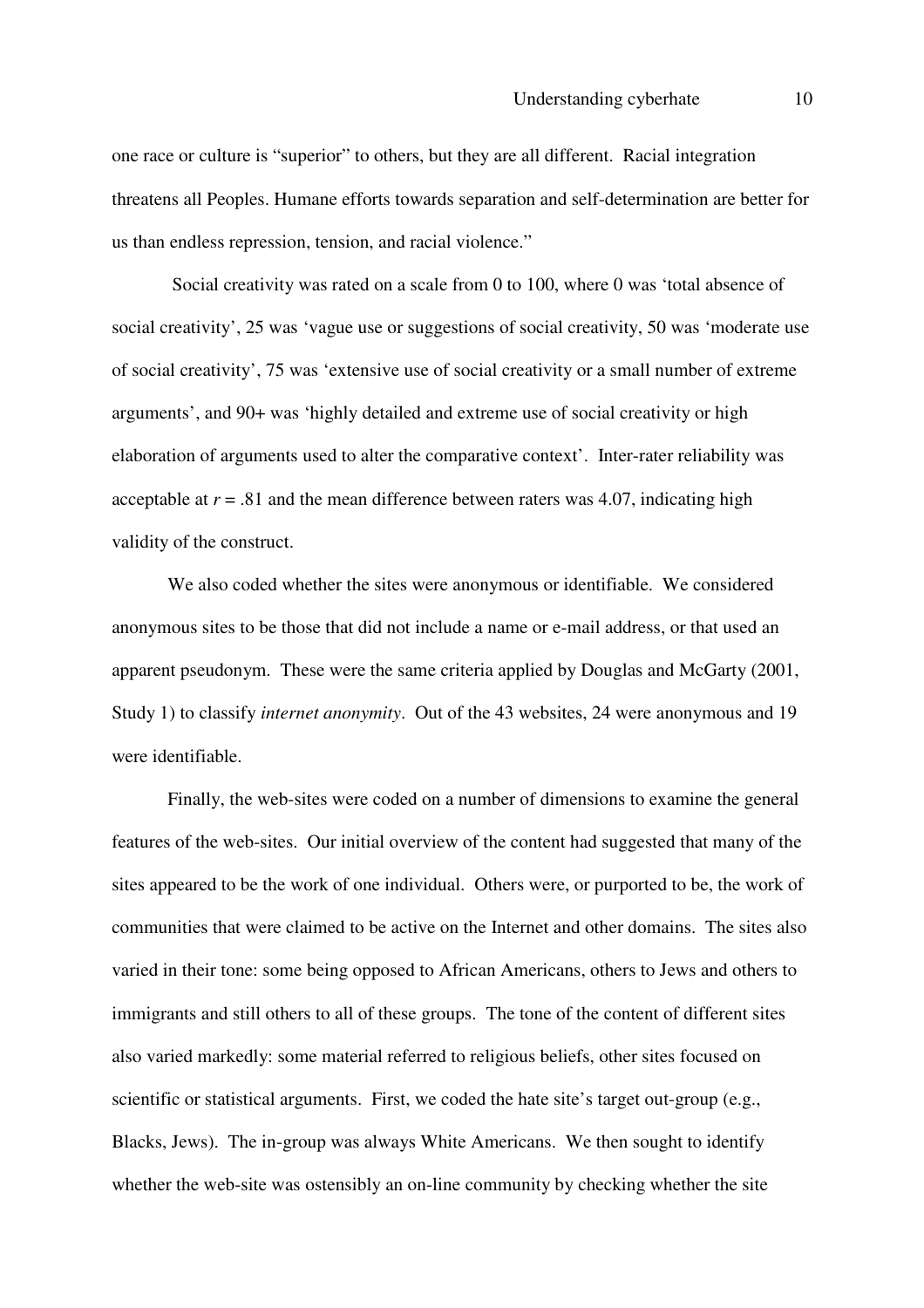maintained bulletin boards or mailing lists, and whether the site had an existence outside the on-line world depending on whether or not it supplied a postal address or other evidence that it was more than a web-site. We also coded a group as an action group if it mentioned its role in organising rallies and other activities such as protest demonstrations. We rated the group for the presence or absence of extremity markers such as calls for extreme actions and sacrifices. We also noted where the arguments for the superiority of the in-group contained divine, pseudo-scientific or social science justifications.

#### Results

 Of the 43 web-sites sampled, 91% targeted Black Americans as their out-group. Fifty one percent were on-line communities and 72% were physical communities. Seventy nine percent of web-sites appeared to be associated with action groups. Sixteen percent included extremity markers, and 37%, 21%, and 11% used divine, scientific, and social scientific justifications respectively for in-group superiority.

 To test our main hypothesis, we conducted planned comparisons comparing the levels of advocated violence with the levels of advocated conflict and social creativity in the on-line White-supremacist groups. We found that the web-sites contained higher levels of social creativity ( $M = 67.85$ ,  $SD = 16.28$ ,  $Range = 20-90$ ) than violence ( $M = 22.56$ ,  $SD = 21.27$ , *Range* = 0-75),  $t(42) = 11.85$ ,  $p < 0.001$ . Sites also exhibited higher levels of advocated conflict ( $M = 59.88$ ,  $SD = 18.71$ ,  $Range = 20-90$ ) than violence,  $t(42) = 16.93$ ,  $p < .001$ . However, contrary to predictions, websites also exhibited higher levels of social creativity than advocated social conflict,  $t(42) = 2.17$ ,  $p < .05$ .

 We examined the correlations between the three constructs to see if they were related or distinct. As expected, we found that advocated violence and conflict were significantly correlated,  $r(43) = .75$ ,  $p < .001$ . Also as expected, neither of these socially competitive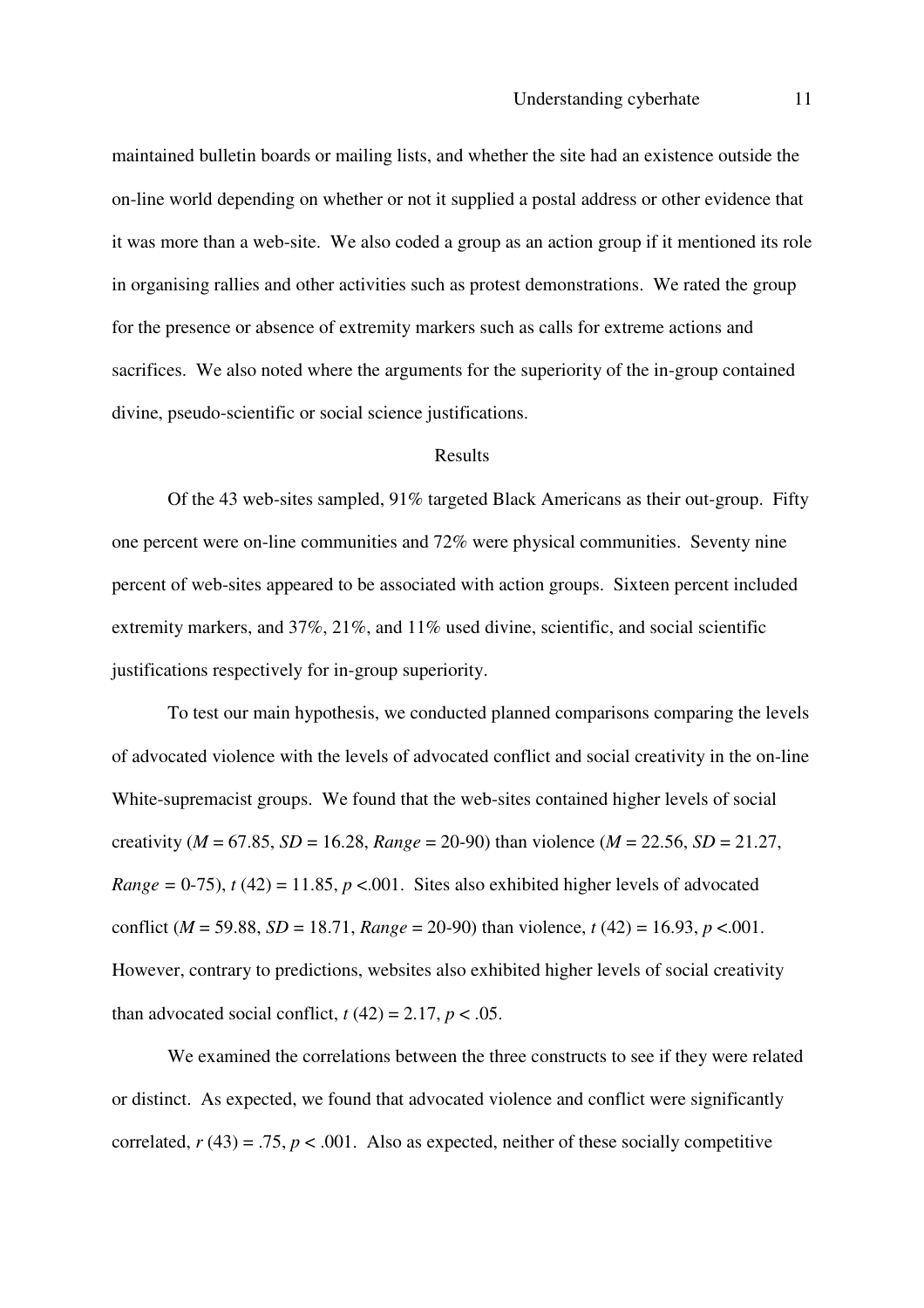strategies were significantly related to social creativity,  $r_{(conflict)} = .05$ ,  $p > .05$ , and  $r_{(video)} =$  $.13, p > .05.$ 

 To examine the potential role of identifiability, we conducted a 2 (rating: social creativity/social competition) x 2 (identifiability: anonymous/identifiable) mixed ANOVA. Social conflict and violence ratings were averaged to obtain a measure of overall social competition. We found a main effect for rating (creativity or competition), such that levels of social creativity were higher than competition as already shown,  $F(1,41) = 135.72$ ,  $p <$ .0001. However, there was no main effect for identifiability (anonymous or identifiable) such that overall ratings of competition and creativity were no different in anonymous ( $M = 43.13$ , *SD* = 17.57) and identifiable (*M* = 47.83, *SD* = 20.22) websites, *F* (1,41) = 1.17, *ns*. There was also no interaction between rating and identifiability, indicating that the difference between social creativity and social competition strategies was not moderated by identifiability,  $F < 1$ , *ns*. Advocated conflict was higher under conditions of identifiability  $(M = 66.44, SD = 17.76)$  than anonymity  $(M = 54.69, SD = 18.12)$ ,  $t(43) = 2.13$ ,  $p < .05$ , but this was not the case for violence or social creativity.

#### **Discussion**

The sites we selected had been chosen by the administrator of the listing on the basis of their advocacy of violence, conflict or hostility. The populations studied included many groups claiming to be affiliated with organizations such as the Ku Klux Klan and the Nazi Party (to name just the two best known ones) that are infamous for their historic support for racial intolerance. Given these selection criteria we would expect that if hate speech involving the advocacy of violence and conflict were to be found anywhere on maintained web-sites then we should find it here.

 We were not surprised that the advocacy of violence was less common than the others, but it is remarkable that we found little evidence of the advocacy of violence in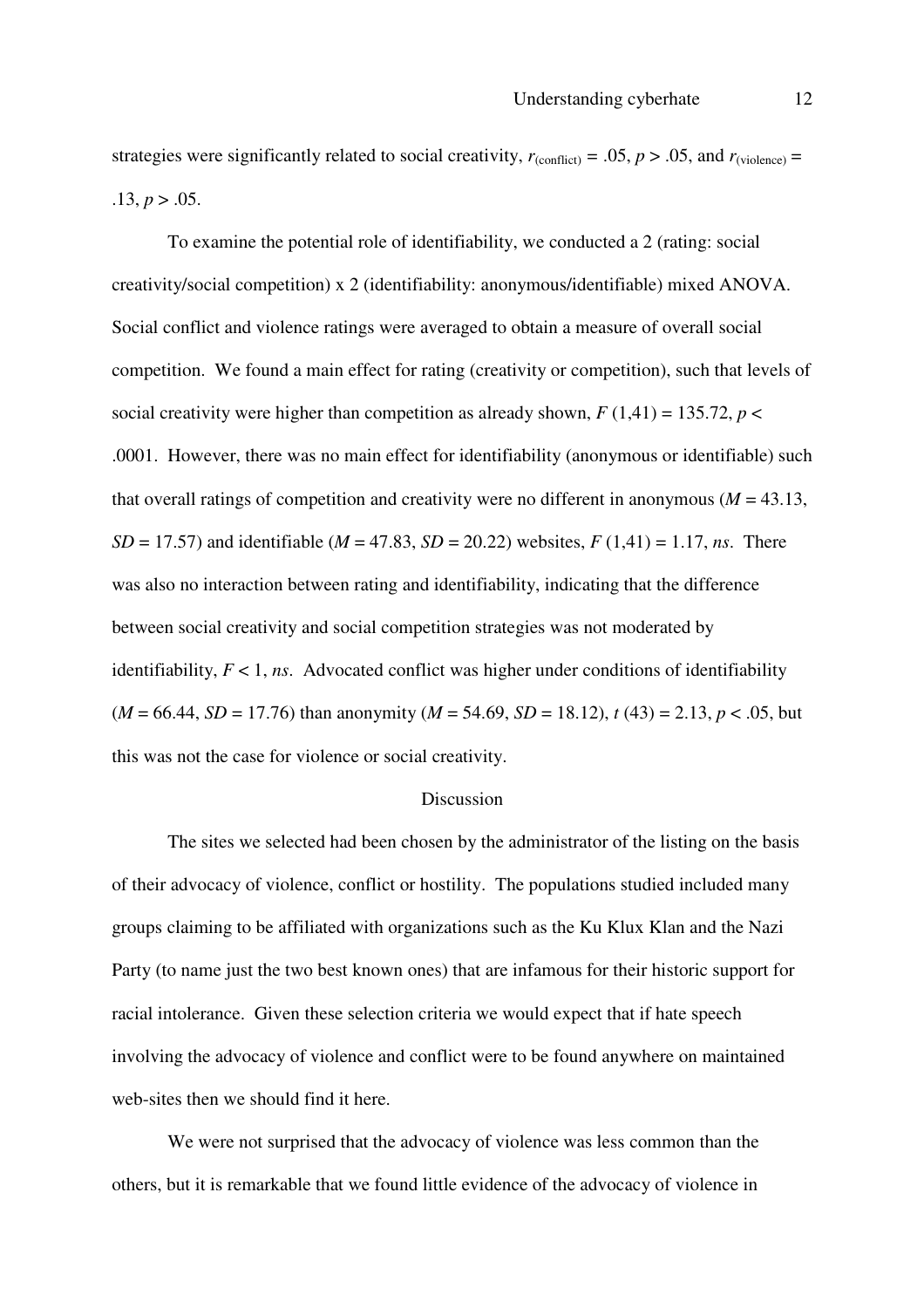absolute terms. The content of these sites contained many instances where people were being encouraged to engage in other conflictual strategies (legal, economic, social) but more common even than that was the exhibition of strategies of social creativity. These included examples where Whites were presented as victims of conspiracies organized by Jews, often involving using African Americans in some way, and policies of segregation were justified in terms of Biblical injunctions, individual freedom, and even to the purported benefits to other races.

 Predictably, advocacy of social competition and violence were related to each other and unrelated to exhibited social creativity. This is not surprising as violence is simply one strategy for conflict and both these items measure perceived advocacy of a strategy rather than the presence of the strategy. However, we do need to explain the relative levels of these phenomena.

 The low levels of advocated violence in this context are relatively easy to explain, and are, in fact, consistent with a recent content analysis of extremist Internet sites in general, indicating that very few websites (16.6% of those analysed) urged violence (Gerstenfeld et al., 2003). American courts have convicted people who use the Internet to communicate threats rather than simply ideas, so that advocating violence poses a risk for the Whitesupremacist wanting to advocate violence on-line (Levin, 2002). The legislative context also means that sites that advocate violence can be shut down by their service providers or by action against those service providers (see Leets, 2001). These sanctions do not depend entirely upon identifiability (and our results show no relation between identifiability and advocacy of violence). The anonymity of a web-site may make it more difficult for the FBI to prosecute the owners, but it does not necessarily make it harder for the web-site to be closed down. We might expect therefore that the majority of communications on the Internet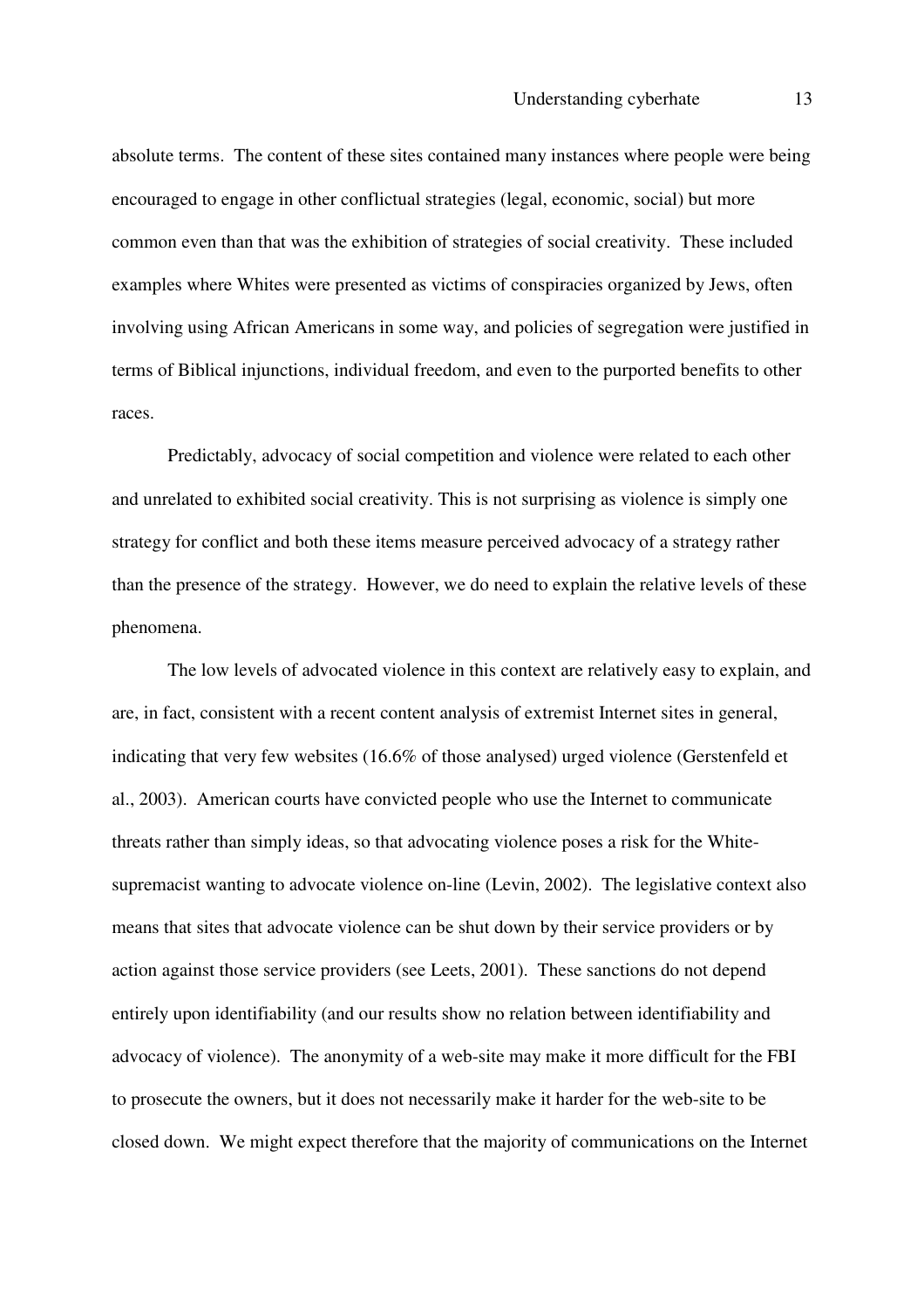that do actually advocate violence will be appearing on e-mails and bulletin boards rather than web-sites.

 As we noted, identifiability was associated with advocacy of social conflict. We would advocate caution, however, in interpreting this relationship. It is difficult to ascertain which names provided on sites were the names of real people and which ones were realistic sounding pseudonyms. Indeed it is possible that we may have witnessed examples of pseudo-identifiabilties where White supremacists adopt the guise of a courageously identifiable champion of the White race in contrast to the stereotypically anonymous racist.

 The high levels of social creativity are more surprising in these White-supremacist groups. We suspect that the reason for this is that social creativity in these domains is not so much aimed at bolstering or creating a positive social identity but to help foster doubts amongst European Americans about relations with other groups as a means of promoting long-term conflict. In some respects, this is similar to the concept of 'new racism', whereby separation is justified on the basis of supposed incompatibility between groups rather than superiority (see Barker, 1999; Durrheim & Dixon, 2001; Hopkins, Reicher & Levine, 1997).

 To take an example, a statement such as "the White race is under threat of extinction in the USA" is a socially creative redefinition of social reality but it is not comforting for people who define themselves as Whites, and it could hardly serve to create a positive social identity. Indeed it suggests that Whites are the low-status group, but it does *justify* conflictual relations towards out-groups without advocating them. As we have noted above a White supremacist who advocates taking up arms risks legal sanctions, but a White supremacist who advocates other forms of conflictual action or inter-group hostility still runs the risk of alienating potential supporters. A White-supremacy sympathiser may be happy to see their prejudices confirmed on their computer screen but they may not be ready to take the further steps towards actual participation in conflict.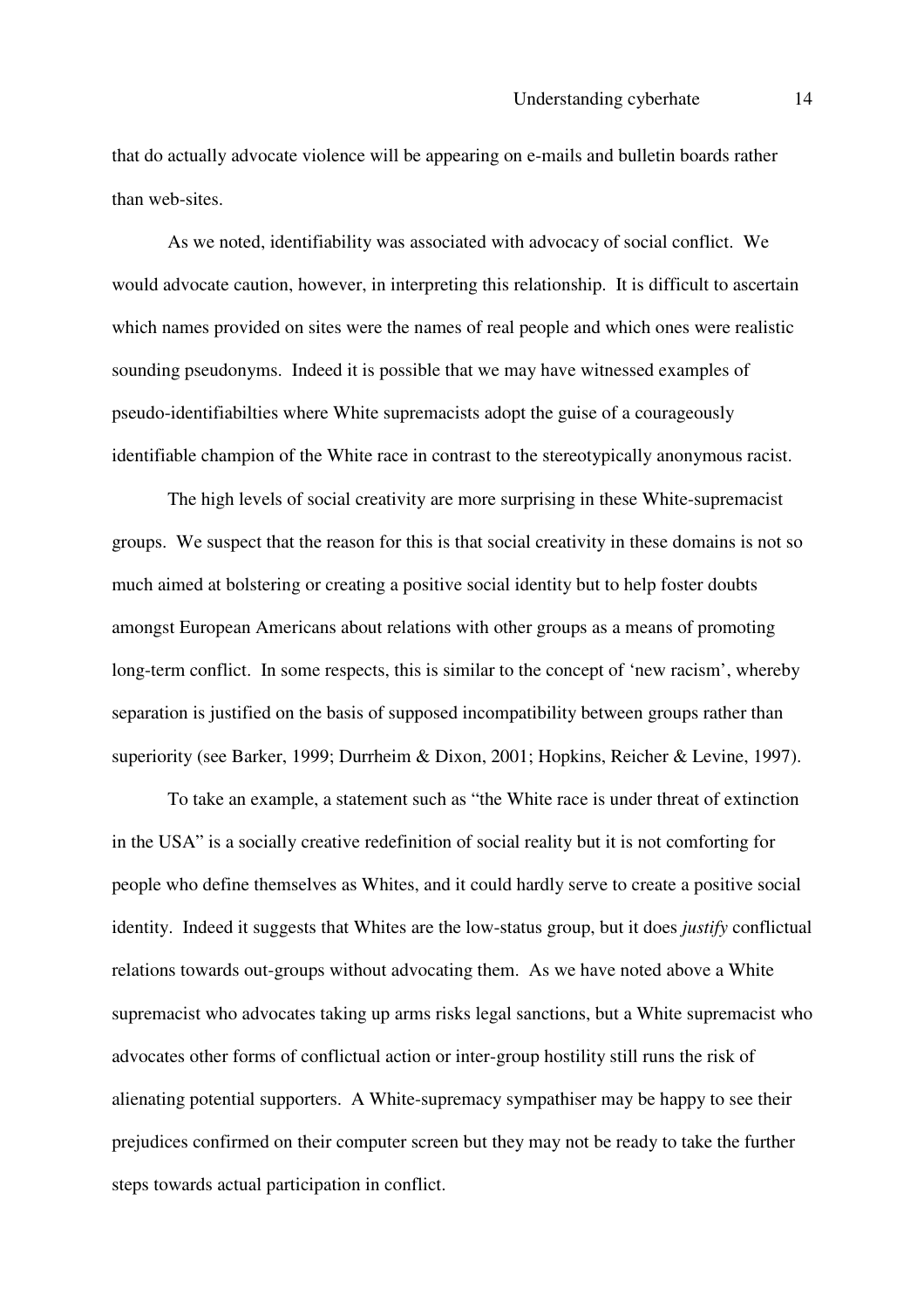Under this view, social creativity may serve the communicative function of helping to create a climate which is conducive to conflict: one where European Americans feel righteously aggrieved on the basis of the information supplied about the out-groups. The clearest examples of this kind of strategy are probably to be found in Holocaust denial sites (these were excluded from the current analysis by the focus of our selection criteria). Holocaust denial sites do not, in general, advocate violence against Jews but instead challenge the authenticity of certain historical claims and suggest that Jews either invented these claims to gain sympathy or even that they perpetrated the violence against themselves. The power of this tactic is that it serves to redefine Jews who survived the Holocaust from being victims worthy of pity to villains worthy of scorn. A similar argument is run in other sites in relation to African Americans who the web-sites authors claim should be seen as inherently predisposed to violence, crime and indolence rather than regarded as disadvantaged and often marginalized members of American society.

 In line with Reicher's (2000) reconceptualization of the SIDE model as a Social Identity theory of Definition and Enactment, we would suggest that the evidence of social creativity in these settings probably has less to do with how social identity is defined (in positive or negative ways) but with the need to enact social identity in ways which help to achieve long-term goals and bolster group cohesion. The tactic is also consistent with the work of Veenstra and Haslam (2000) who showed that communications which referred to threat from an out-group tended to increase the level of commitment to group action, even for group members who identified less strongly with the group.

 The evidence here that social creativity is distinct from social competition, and the possibility that social creativity may serve an intermediate tactical role in adversarial group relations deserves fresh consideration in other contexts. This could be done in other on-line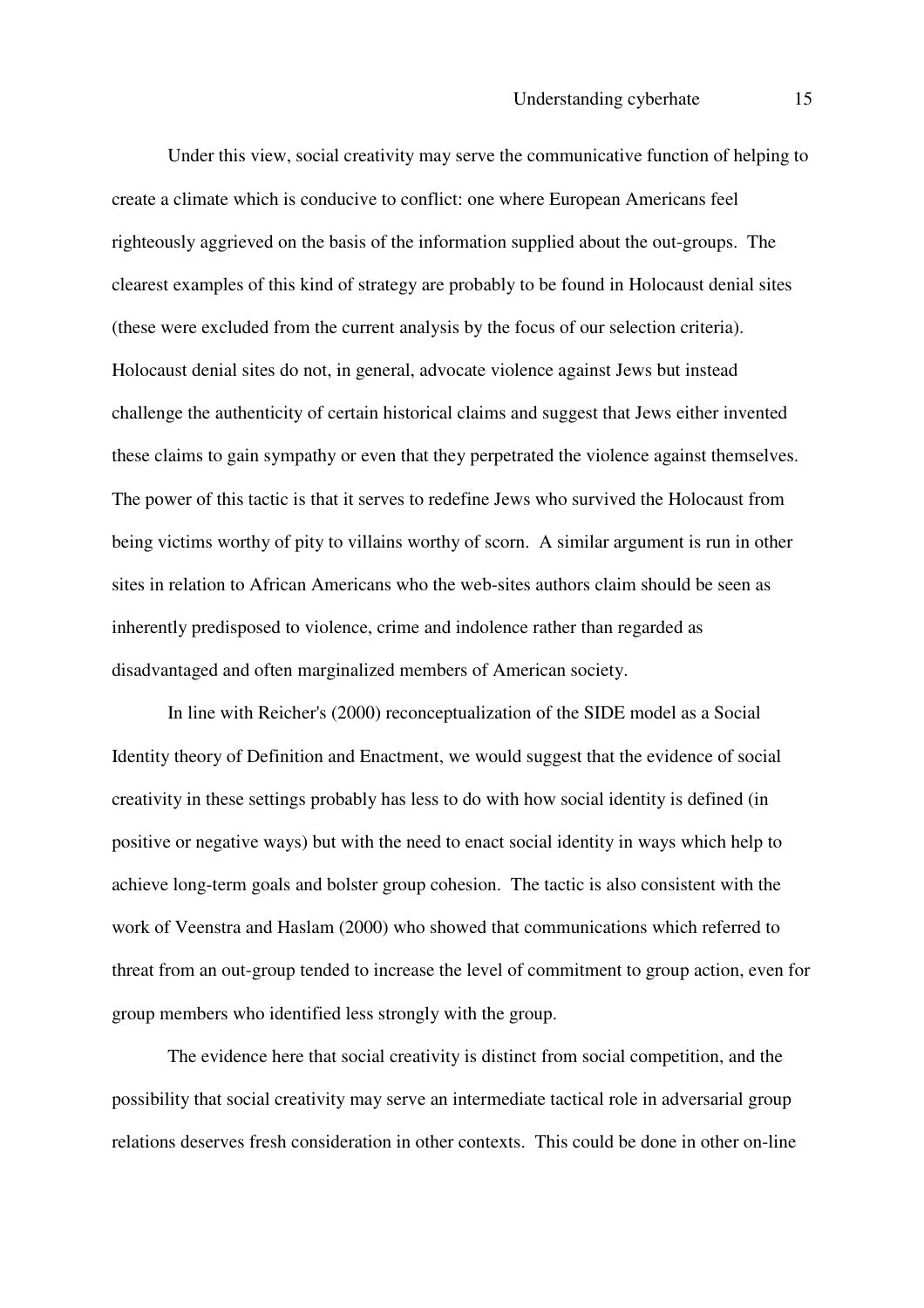forums or in experimental work and may lead to a further reformulation of some ideas in social identity theory.

#### Author note

Karen Douglas is a Lecturer in the Department of Psychology at Keele University, UK. Craig McGarty is Reader in the School of Psychology at the Australian National University. Ana-Maria Bliuc is a Research Associate in the School of Psychology at the Australian National University, and Girish Lala is a doctoral student in psychology at the Australian National University.

Correspondence concerning this article should be addressed to Karen Douglas, Department of Psychology, Keele University, Keele, Staffordshire, ST5 5BG. E-mail: k.m.douglas@keele.ac.uk.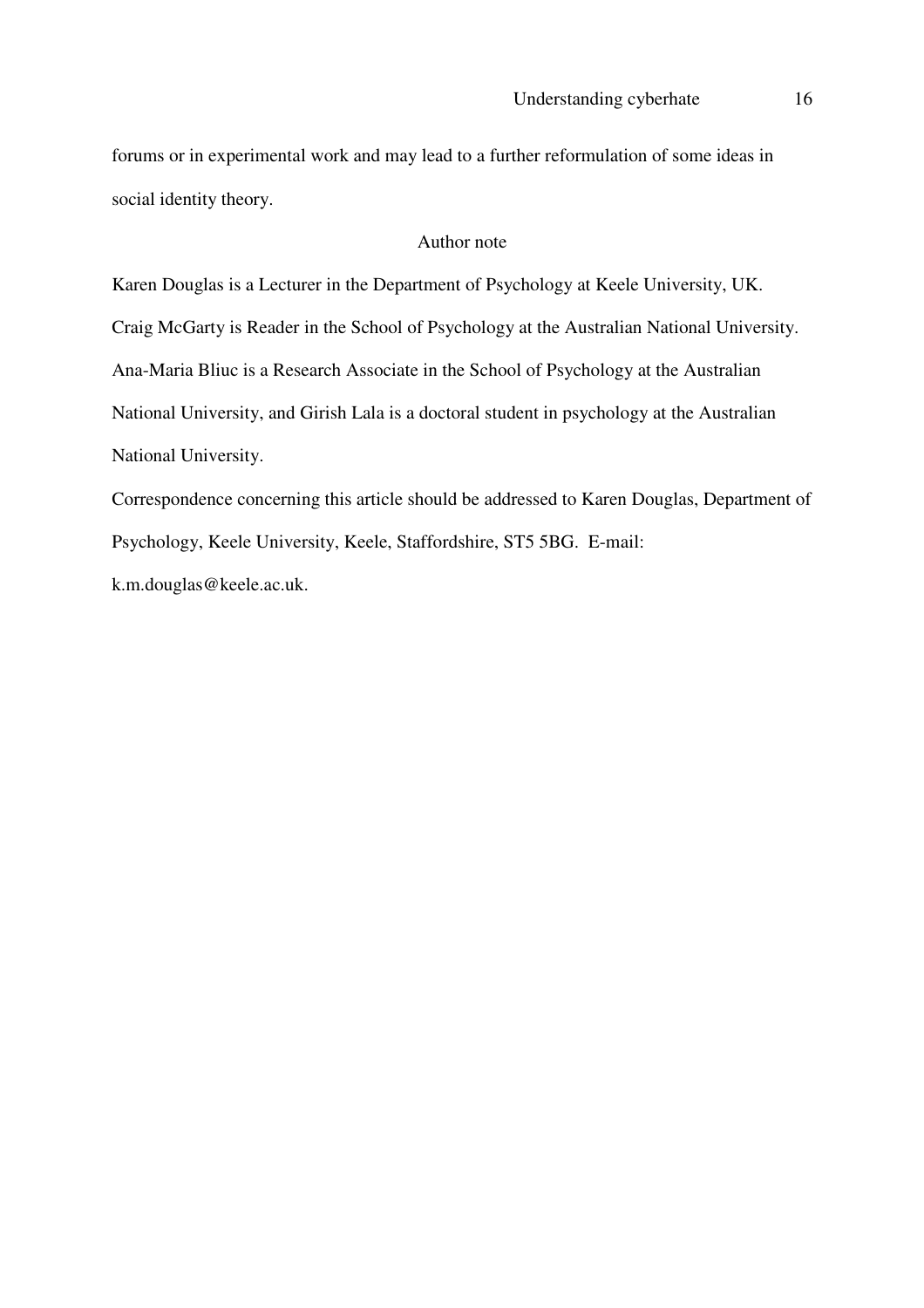#### References

- Barker, M. (1999). Biology and the new racism. In H. Leonard (Ed.), *Racism: Key concepts in critical theory.* (pp. 237-256). Amherst, NY: Humanity Books.
- Beckles, C. (1997). Black struggles in cyberspace: Cyber-segregation and cyber-Nazis. *Western Journal of Black Studies, 21,* 12-19.
- Ballard, J.D., Hornik, J.G., & McKenzie, D. (2002). Technological facilitation of terrorism. Definitional, legal, and policy issues. *American Behavioral Scientist, 45,* 989-1016.
- Douglas, K.M. & McGarty, C. (2001). Identifiability and self-presentation: Computermediated communication and intergroup interaction*. British Journal of Social Psychology, 40,* 399-416.
- Douglas, K.M., & McGarty, C. (2002). Internet identifiability and beyond: A model of the effects of identifiability on communicative behavior. *Group Dynamics, 6,* 17-26.
- Durrheim, K., & Dixon, J. (2001). The role of place and metaphor in racial exclusion: South Africa's beaches as sites of racialization. *Ethnic and Racial Studies, 24,* 433-450.
- Dyer, R., Green, R., Pitts, M., & Millward, G. (1995). What's the flaming problem? CMC - deindividuating or disinhibiting? In M.A.R. Kirby, A.J. Dix and J.E. Finlay (Eds.). *People and computers X.* Cambridge UK: Cambridge University Press.
- Gerstenfeld, P.B., Grant, D.R., & Chiang, C.P. (2003). Hate online: A content analysis of extremist internet sites. *Analyses of Social Issues and Public Policy, 3*, 29-44.
- Green, D.P., Abelson, R.P., & Garnett, M. (1999). The distinctive political views of hatecrime perpetrators and white supremacists. In D.A. Prentice, D.T. Miller (Eds.), *Cultural divides: Understanding and overcoming group conflict.* (pp. 429-464). New York: Russell Sage Foundation.
- Haslam, S.A. (2001). *Psychology in organizations: The social identity approach.* London: Sage.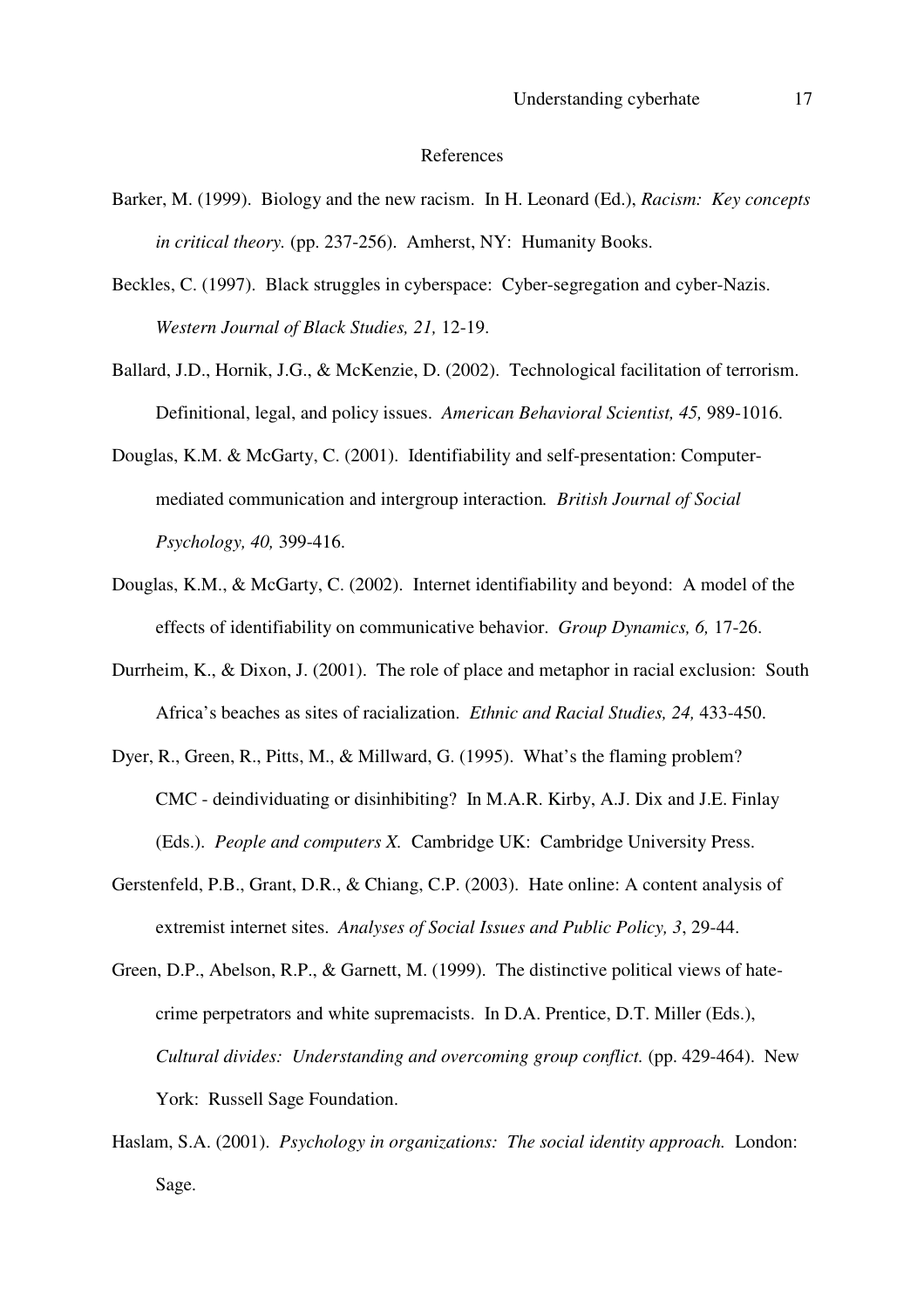- Hogg, M.A., & Vaughan, G.M. (2002). *Social Psychology* (3rd ed.). Harlow, UK: Prentice-Hall.
- Hopkins, N., Reicher, S., & Levine, M. (1997). On the parallels between social cognition and the 'new racism'. *British Journal of Social Psychology, 36,* 305-329.
- Kiesler, S., Siegel, J., & McGuire, T.W. (1984). Social psychological aspects of computermediated communication. *American Psychologist*, *39*, 1123-1134.
- Lea, M., & Spears, R. (1991). Computer-mediated communication, deindividuation and group decision-making. *International Journal of Man-Machine Studies*, *34*, 283-301.
- Lee, E., & Leets, L. (2002). Persuasive storytelling by hate groups online: Examining its effects on adolescents. *American Behavioral Scientist, 45,* 927-957.
- Leets, L. (2001). Response to Internet hate sites: Is speech too free in cyberspace? *Communication and Law Policy, 6,* 287-317.
- Lemaine, G. (1974). Social differentiation and social originality. *European Journal of Social Psychology, 4,* 17-52.
- Levin, B. (2002). Cyberhate: A legal and historical analysis of extremists' use of computer networks in America. *American Behavioral Scientist, 45*, 958-988.
- McKenna, K.Y.A., & Bargh, J.A. (1998). Coming out in the age of the Internet: Identity "demarginalization" through virtual group participation. *Journal of Personality and Social Psychology, 75,* 681-694.
- Milgram, S., & Toch, H. (1969). Collective behavior: Crowds and social movements. In G. Lindzey, and E. Aronson (Eds.), *Handbook of Social Psychology* (2<sup>nd</sup> ed. vol. 4, pp. 507-610). Reading, MA: Addison-Welsley.
- Postmes, T., Spears, R., & Lea, M. (1998). Breaking or building social barriers? A SIDE analysis of computer-mediated communication. *Communication Research*, *25*, 689- 715.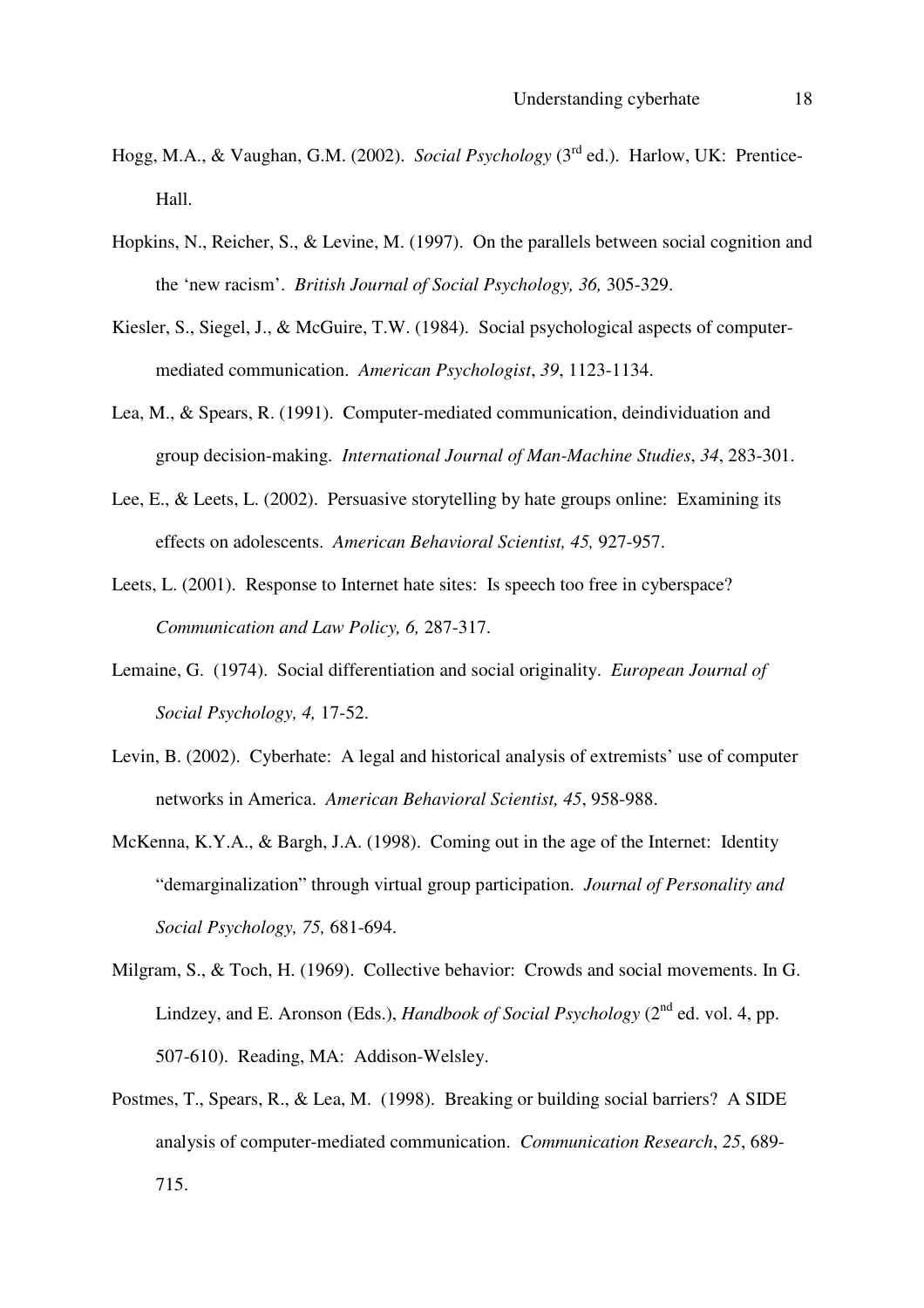- Reicher, S.D. (2000). Social identity definition and enactment: A broad SIDE against irrationalism and relativism. In T. Postmes, R. Spears, & S.D. Reicher (Eds.), *SIDE issues centre stage: Recent developments in studies of de-individuation ingroups* (pp. 175-190).Amsterdam: Royal Netherlands Academy of Arts and Sciences.
- Reicher, S.D. (2001). The psychology of crowd dynamics. In M.A. Hogg and R.S. Tindale (Eds.), *Blackwell handbook of social psychology: Group processes* (pp. 182-207). Oxford: Blackwell.
- Reicher, S., & Levine, M. (1994a). Deindividuation, power relations between groups and the expression of social identity: The effects of visibility to the out-group. *British Journal of Social Psychology*, *33*, 145-163.
- Reicher, S., & Levine, M. (1994b). On the consequences of deindividuation manipulations for the strategic communication of self: identifiability and the presentation of social identity. *European Journal of Social Psychology*, *24*, 511-542.
- Reicher, S., Levine, R.M., & Gordijn, E. (1998). More on deindividuation, power relations between groups and the expression of social identity: Three studies on the effects of visibility to the in-group. *British Journal of Social Psychology*, *37*, 15-40.
- Reicher, S., Spears, R., & Postmes, T. (1995). A social identity model of deindividuation phenomena. *European Review of Social Psychology*, *6*, 161-197.
- Siegel, J., Dubrovsky, V., Kiesler, S., & McGuire, T.W. (1986). Group processes in computer-mediated communication. *Organizational Behaviour and Human Decision Processes*, *37*, 157-187.
- Spears, R., & Lea, M. (1992). Social influence and the influence of the 'social' in computermediated communication. In M. Lea (Ed.), *Contexts of computer-mediated communication*. New York: Harvester Wheatsheaf.